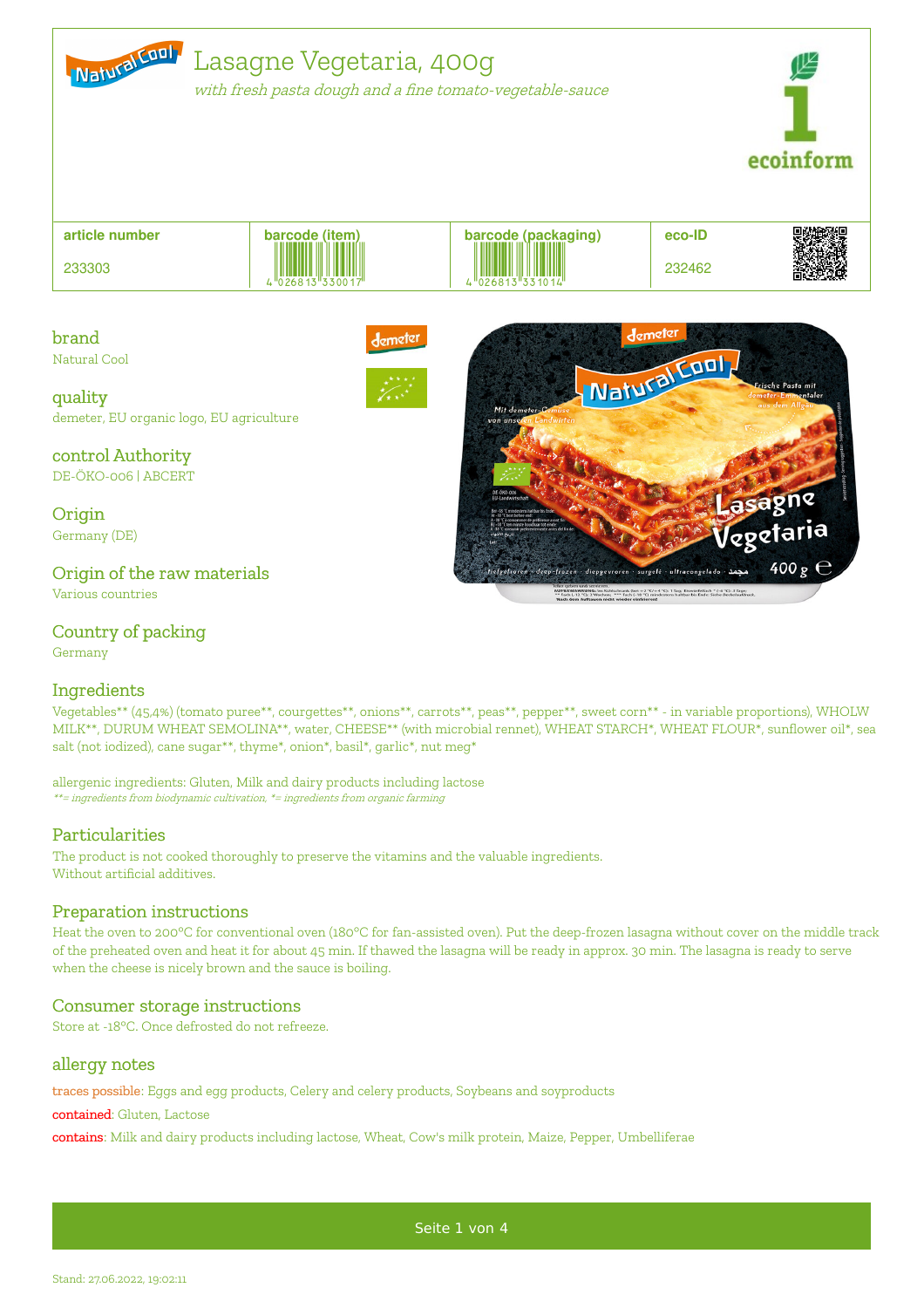| Natural Cool   | Lasagne Vegetaria, 400g<br>with fresh pasta dough and a fine tomato-vegetable-sauce |                     |        |  |
|----------------|-------------------------------------------------------------------------------------|---------------------|--------|--|
| article number | barcode (item)                                                                      | barcode (packaging) | eco-ID |  |
| 233303         | $\frac{107681}{2681}$                                                               | $1026813$ 33        | 232462 |  |

other allergy and dietary notes

Raw materials not iodised  $\checkmark$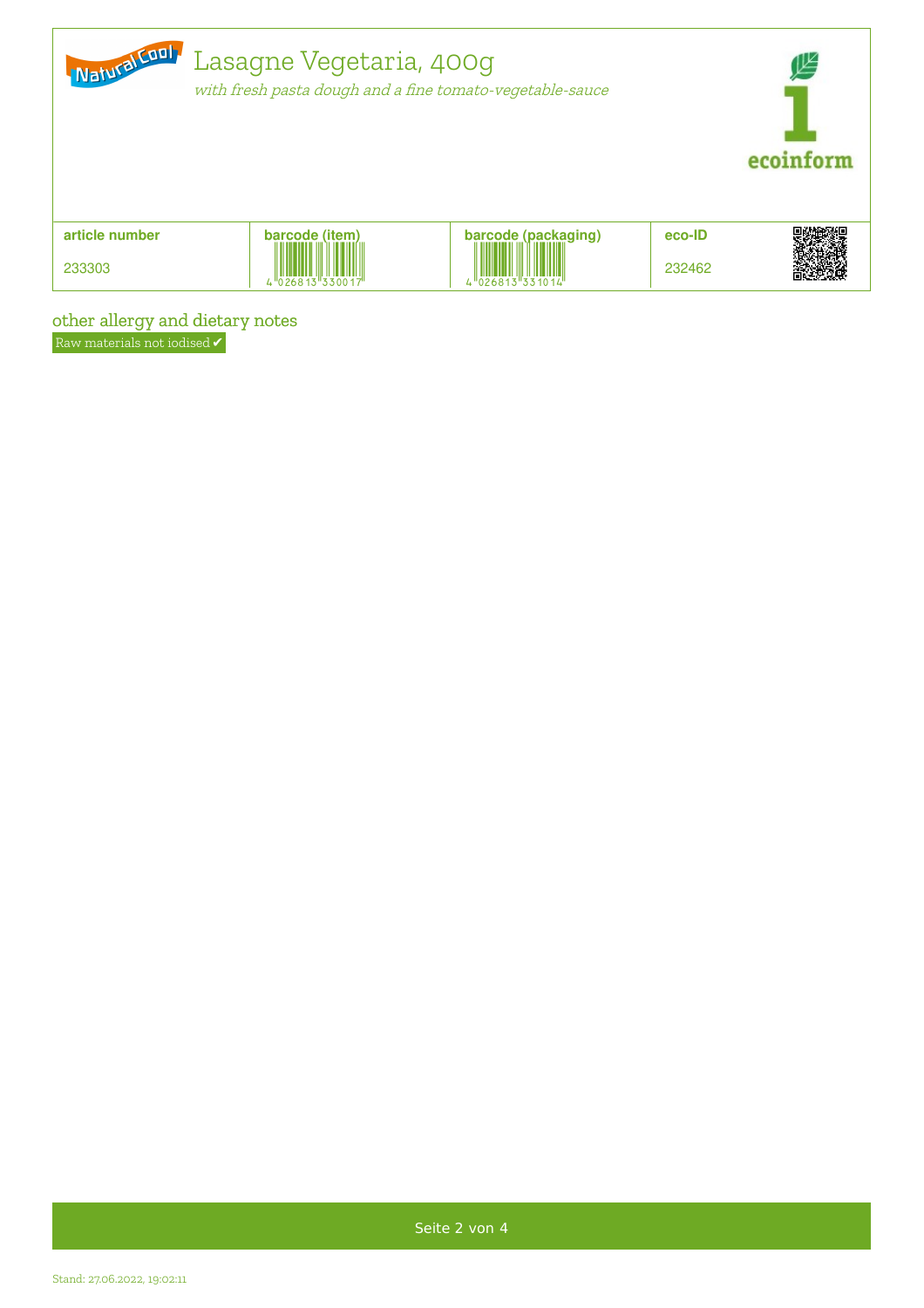

with fresh pasta dough and <sup>a</sup> fine tomato-vegetable-sauce



| article number | barcode (item)                                        |                                                              | eco-ID |  |
|----------------|-------------------------------------------------------|--------------------------------------------------------------|--------|--|
| 233303         | <b>THE REAL PROPERTY AND IN</b><br>$1026813$ $330017$ | <b>\rcode (packaging)</b><br>██████████<br>$"$ 26813"331014" | 232462 |  |

### category-specific information

#### **Quality**

### Further legal information

```
Additives, declaration obligatory. . . . . . . . . . . . . . . . . . . . . . . . . . . . . . . . . . . . . . . . . . . . . .D. . .o. . .n. .o. .t. . .r.e. .f. .r.e. .e. .z. .e. . .a. .f.t. .e. .r. .d. .e. .f. .r.o. .s. .t. .i.n. .g. . . . . . . . . . . . . . . . . . . . . . . . . . . . . . . . . . . . . . . . . . . . . . . . . . . . . . . , by-heat before consumption!
```
### Compulsory label information

**Compulsory additive label information. . . . . . . . . . . . . . . . . . . . . . . . . . . . . . . . . . .**L**. .**e**. .**g**. .**a**. . . . . . . . . . . . . . . . . . . . . . . . . . . . . . . . . . . . . . . . . . . . . . . . . . . . . . . . . . . . . . . . . . . . . . . . . . . . . . . . . . . . . . . . . . . . . . . . . . . . . . . . . . . . . . . . .** l demands: The product meets the requirements of EC Directives and the following. Fully accepted organic product according to applicable EU Organic Regulation. GMO: The products do not contain genetically modified raw materials or genetically modified organisms since it is processed according to applicable EU Organic Regulation. Unintentional genetic modifications that enter the food in traces during cultivation, production, placing on the market or handling are not taken into account. Therefore it is not mandatory to label the products according the Council Regulation (EC) No 1829/2003 and (EC) No 1830/2003.

### Legal information

**Adress of distributor. . . . . . . . . . . . . . . . . . . . . . . . . . . . . . . . . . . . . . . . . . . . . . . . . . . . . . . . . . . . . . . . . . . . .**D**. . .**e**. .**m**. . .**e**. .**t**. .**e**. .**r**.**-**. .**F**. .**e**. . . . . . . . . . . . . . . . . . . . . . . . . . . . . . . . . . . . . . . . . . . . . . . . . . . . . . . . . . . . . . . . . .** lderzeugnisse GmbH, Neue Bergstraße 13, D-64665 Alsbach

## nutritional values & analytical results per 100 g

| $% \mathcal{M}_{1}$ of which saturates<br>$% \mathcal{M}_{2}$ is $% \mathcal{M}_{3}$ . $% \mathcal{M}_{4}$ is $% \mathcal{M}_{4}$<br>and $\mathcal{M}_{5}$ and $\mathcal{M}_{6}$ is $\mathcal{M}_{7}$ |  |
|-------------------------------------------------------------------------------------------------------------------------------------------------------------------------------------------------------|--|
|                                                                                                                                                                                                       |  |
|                                                                                                                                                                                                       |  |
|                                                                                                                                                                                                       |  |
|                                                                                                                                                                                                       |  |
|                                                                                                                                                                                                       |  |
|                                                                                                                                                                                                       |  |
|                                                                                                                                                                                                       |  |

#### information on consumer unit